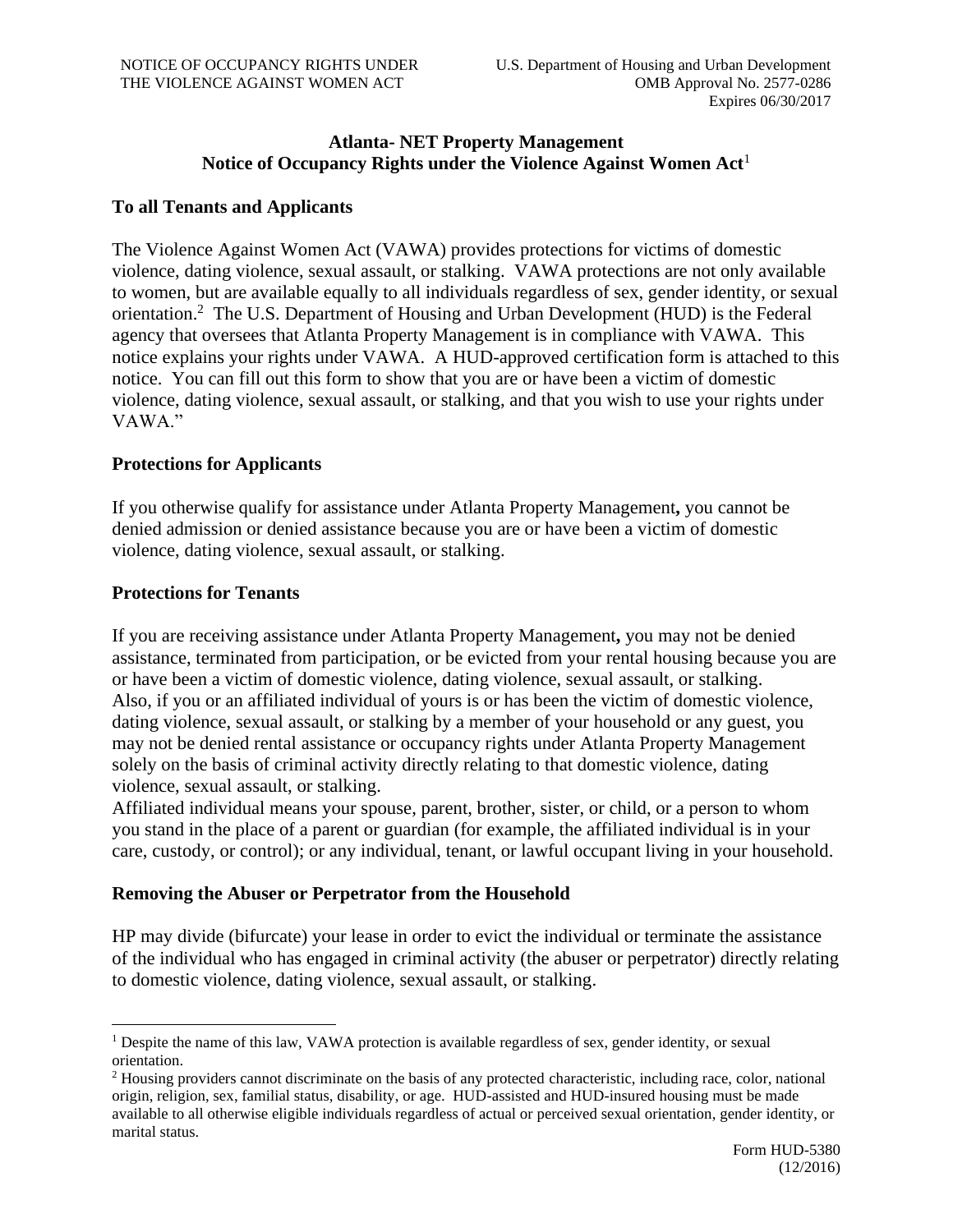If HP chooses to remove the abuser or perpetrator, HP may not take away the rights of eligible tenants to the unit or otherwise punish the remaining tenants. If the evicted abuser or perpetrator was the sole tenant to have established eligibility for assistance under the program, HP must allow the tenant who is or has been a victim and other household members to remain in the unit for a period of time, in order to establish eligibility under the program or under another HUD housing program covered by VAWA, or, find alternative housing.

In removing the abuser or perpetrator from the household, HP must follow Federal, State, and local eviction procedures. In order to divide a lease, HP may, but is not required to, ask you for documentation or certification of the incidences of domestic violence, dating violence, sexual assault, or stalking.

# **Moving to Another Unit**

Upon your request, HP may permit you to move to another unit, subject to the availability of other units, and still keep your assistance. In order to approve a request, HP may ask you to provide documentation that you are requesting to move because of an incidence of domestic violence, dating violence, sexual assault, or stalking. If the request is a request for emergency transfer, the housing provider may ask you to submit a written request or fill out a form where you certify that you meet the criteria for an emergency transfer under VAWA. The criteria are:

- **(1) You are a victim of domestic violence, dating violence, sexual assault, or stalking.** If your housing provider does not already have documentation that you are a victim of domestic violence, dating violence, sexual assault, or stalking, your housing provider may ask you for such documentation, as described in the documentation section below.
- **(2) You expressly request the emergency transfer.** Your housing provider may choose to require that you submit a form, or may accept another written or oral request.
- **(3) You reasonably believe you are threatened with imminent harm from further violence if you remain in your current unit.** This means you have a reason to fear that if you do not receive a transfer you would suffer violence in the very near future. **OR**
- **(4) You are a victim of sexual assault and the assault occurred on the premises during the 90 calendar-day period before you request a transfer.** If you are a victim of sexual assault, then in addition to qualifying for an emergency transfer because you reasonably believe you are threatened with imminent harm from further violence if you remain in your unit, you may qualify for an emergency transfer if the sexual assault occurred on the premises of the property from which you are seeking your transfer, and that assault happened within the 90-calendar-day period before you expressly request the transfer.

HP will keep confidential requests for emergency transfers by victims of domestic violence, dating violence, sexual assault, or stalking, and the location of any move by such victims and their families.

HP's emergency transfer plan provides further information on emergency transfers, and HP must make a copy of its emergency transfer plan available to you if you ask to see it.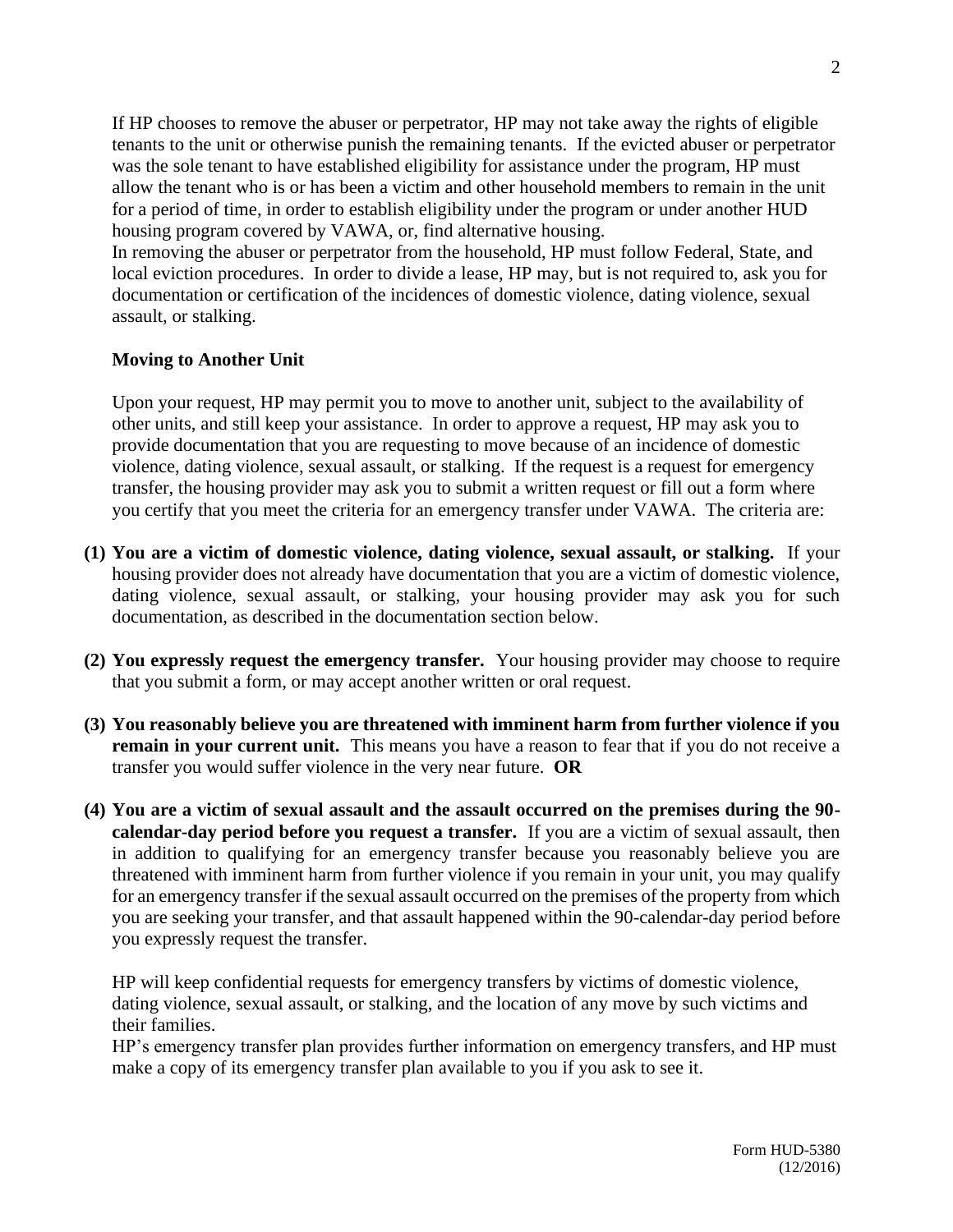# **Documenting You Are or Have Been a Victim of Domestic Violence, Dating Violence, Sexual Assault or Stalking**

HP can, but is not required to, ask you to provide documentation to "certify" that you are or have been a victim of domestic violence, dating violence, sexual assault, or stalking. Such request from HP must be in writing, and HP must give you at least 14 business days (Saturdays, Sundays, and Federal holidays do not count) from the day you receive the request to provide the documentation. HP may, but does not have to, extend the deadline for the submission of documentation upon your request.

You can provide one of the following to HP as documentation. It is your choice which of the following to submit if HP asks you to provide documentation that you are or have been a victim of domestic violence, dating violence, sexual assault, or stalking.

- A complete HUD-approved certification form given to you by HP with this notice, that documents an incident of domestic violence, dating violence, sexual assault, or stalking. The form will ask for your name, the date, time, and location of the incident of domestic violence, dating violence, sexual assault, or stalking, and a description of the incident. The certification form provides for including the name of the abuser or perpetrator if the name of the abuser or perpetrator is known and is safe to provide.
- A record of a Federal, State, tribal, territorial, or local law enforcement agency, court, or administrative agency that documents the incident of domestic violence, dating violence, sexual assault, or stalking. Examples of such records include police reports, protective orders, and restraining orders, among others.
- A statement, which you must sign, along with the signature of an employee, agent, or volunteer of a victim service provider, an attorney, a medical professional or a mental health professional (collectively, "professional") from whom you sought assistance in addressing domestic violence, dating violence, sexual assault, or stalking, or the effects of abuse, and with the professional selected by you attesting under penalty of perjury that he or she believes that the incident or incidents of domestic violence, dating violence, sexual assault, or stalking are grounds for protection.
- Any other statement or evidence that HP has agreed to accept. If you fail or refuse to provide one of these documents within the 14 business days, HP does not have to provide you with the protections contained in this notice.

If HP receives conflicting evidence that an incident of domestic violence, dating violence, sexual assault, or stalking has been committed (such as certification forms from two or more members of a household each claiming to be a victim and naming one or more of the other petitioning household members as the abuser or perpetrator), HP has the right to request that you provide third-party documentation within thirty 30 calendar days in order to resolve the conflict. If you fail or refuse to provide third-party documentation where there is conflicting evidence, HP does not have to provide you with the protections contained in this notice.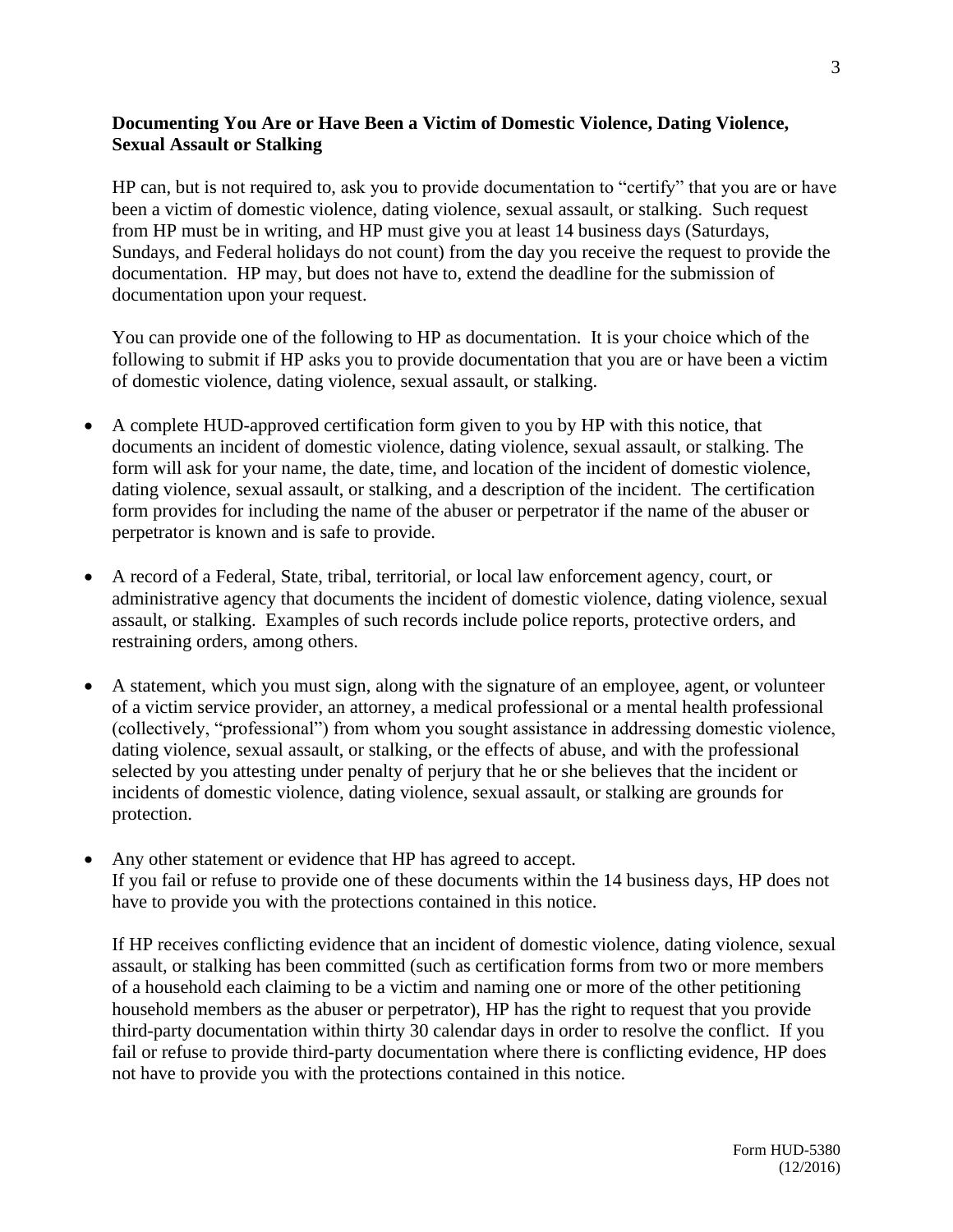### **Confidentiality**

HP must keep confidential any information you provide related to the exercise of your rights under VAWA, including the fact that you are exercising your rights under VAWA. HP must not allow any individual administering assistance or other services on behalf of HP (for example, employees and contractors) to have access to confidential information unless for reasons that specifically call for these individuals to have access to this information under applicable Federal, State, or local law.

HP must not enter your information into any shared database or disclose your information to any other entity or individual. HP, however, may disclose the information provided if:

- You give written permission to HP to release the information on a time limited basis.
- HP needs to use the information in an eviction or termination proceeding, such as to evict your abuser or perpetrator or terminate your abuser or perpetrator from assistance under this program.
- A law requires HP or your landlord to release the information.

VAWA does not limit HP's duty to honor court orders about access to or control of the property. This includes orders issued to protect a victim and orders dividing property among household members in cases where a family breaks up.

### **Reasons a Tenant Eligible for Occupancy Rights under VAWA May Be Evicted or Assistance May Be Terminated**

You can be evicted and your assistance can be terminated for serious or repeated lease violations that are not related to domestic violence, dating violence, sexual assault, or stalking committed against you. However, HP cannot hold tenants who have been victims of domestic violence, dating violence, sexual assault, or stalking to a more demanding set of rules than it applies to tenants who have not been victims of domestic violence, dating violence, sexual assault, or stalking.

The protections described in this notice might not apply, and you could be evicted and your assistance terminated, if HP can demonstrate that not evicting you or terminating your assistance would present a real physical danger that:

1) Would occur within an immediate time frame, and

2) Could result in death or serious bodily harm to other tenants or those who work on the property.

If HP can demonstrate the above, HP should only terminate your assistance or evict you if there are no other actions that could be taken to reduce or eliminate the threat.